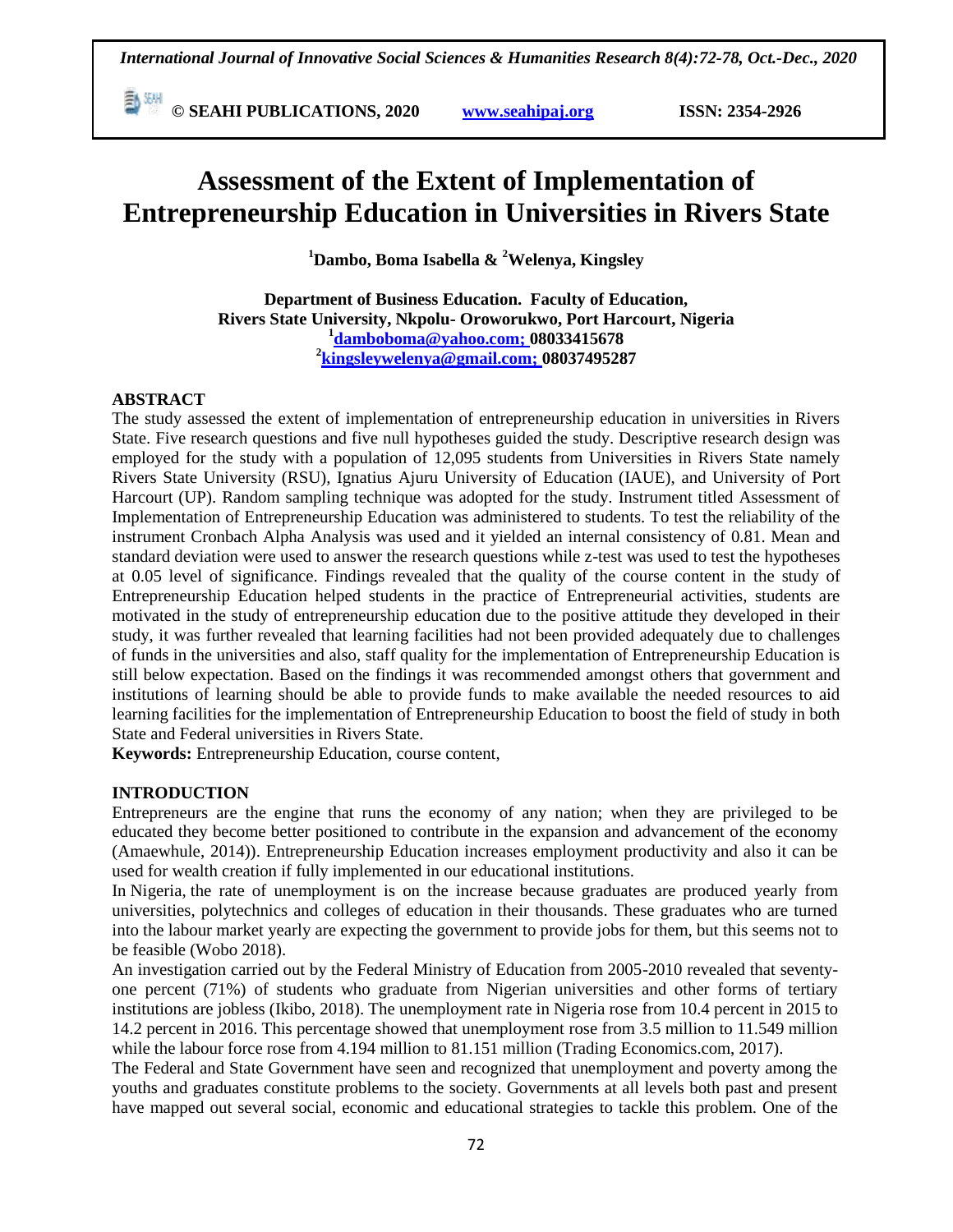most recent initiatives is the National Economic Empowerment and Development Strategies (NEEDS) nost recent initiatives is the inational economic empowerment and Development strategies (NEEDS)<br>2004 plan. It is part of the strategies for wealth creation, employment generation and to reduce poverty. One of the policy recommendations is that courses should be provided in colleges that can build entrepreneurial skills (National University Commission 2014).

Ahiauzu, (2010) stated that higher education curricula in Nigeria lacked contents to deliberately develop Amauzu, (2010) stated that inglier education curricula in Nigeria facked contents to defiberately develop<br>values, attitude and skills that enable graduates to nurture their entrepreneurial abilities to realize entrepreneurship opportunities around them. By implication, the prevailing unemployment among graduates despite the teaching of Entrepreneurship Education could be attributed to teachers, use of teaching and assessment methods which do not promote students acquisition and use of entrepreneurial calling and assessment methods which do not promote students acquisition and use of entrepreneurial competencies for self-employment. Entrepreneurship Education creates knowledge and skills and also makes vital contributions to economic growth. Entrepreneurship Education is an inevitable strategy for inculcating entrepreneurial culture in any nation; it creates employment and transforms communities to enhance national economic development if fully implemented (Mkala and Wanjau, 2013). According to Emiance national economic development if fully implemented (wixata and wanjad, 2013). According to<br>Ogbonnaya (2010) Implementation of any policy or objectives can only take place if all instrumental activities are being carried out in a strategically planned environment. In other words, workshops and adequate facilities should be in place for the successful implementation of Entrepreneurship Education. This is to say that the implementation of Entrepreneurship Education cannot be successful without This is to say that the implementation of Entrepreneurship Education cannot be successful without effective planning, provision for adequate funding, availability of physical facilities, quality of course content and availability of trained and competent personnel or lecturers which will also play a major role in reducing unemployment among graduates.

The unemployment rate to a large extent is blamed on the curriculum of tertiary institutions. The riculum has laid more emphasis on theoretically based knowledge than on practical. The rate of curriculum has laid more emphasis on theoretically based knowledge than on practical. The rate of unemployment may also be blamed on the wrong choice of study made by some students, lack of quality education and high expectation from students (Bassey, 2011).

Government in its own effort to reduce unemployment in Nigeria has devised some measures, one of which has put in place Entrepreneurship Education. Most of the developed countries in the world today which has put in place Entrepreneurship Education. Most of the developed countries in the world today got to such an enviable level through investment in Entrepreneurship. China which is ranked among the world's richest countries today was at the same level with Nigeria but Entrepreneurship Education has catapulted the Chinese economy to the height it has attained today (Amaewhule, 2014). For Nigeria to come out from unemployment, it must take Entrepreneurship Education seriously.

However, the Federal Government of Nigeria through the National University Commission (NUC) mandated universities to teach Entrepreneurship as a core course in Universities to all undergraduate students. Minister of Education ordered that the acquisition of skills in specific trade should be added to the General Studies Curriculum document (National Policy on Education 2014). According to Chiedozie (2012), the objectives of Entrepreneurship Education as stated in the Basic Minimum Academic Standard (BMAS) document are as follows: To provide graduates with necessary skills that will enable them become self-reliant, to enable students identify and exploit local and global opportunities, to enable students discover their abilities so they can live a meaningful life, equipping students with tools to nurture new and existing business thereby contributing to economic development, to foster entrepreneurship knowledge in students through Entrepreneurship Education, to develop entrepreneurship spirit among students and to equip students with analytical skills in handling negotiations, conflicts, marketing, leadership, finances and solving problems. These objectives promised to reduce unemployment to its barest minimum if only they will be achieved of the set goal (Amadi Adeh & 2012).

Entrepreneurship Education is a sure way to wealth creation and sustainability therefore, it must be taken seriously. The term Entrepreneurship simply means the process of seeing opportunities and the ability to harness such opportunities to create profitable ventures. Ogundele, Akingbade and Akinlabi (2012) see Entrepreneurship Education as the development of entrepreneurial skills and the application of such skills to effectively and efficiently manage businesses that will be distinct from others and allowing such skills to function well. When graduates from different higher institutions of learning; be it universities, polytechnics, or colleges of education are equipped with entrepreneurial skills they will be able to help themselves. Entrepreneurial skills will not only help a graduate to be self-employed but he or she can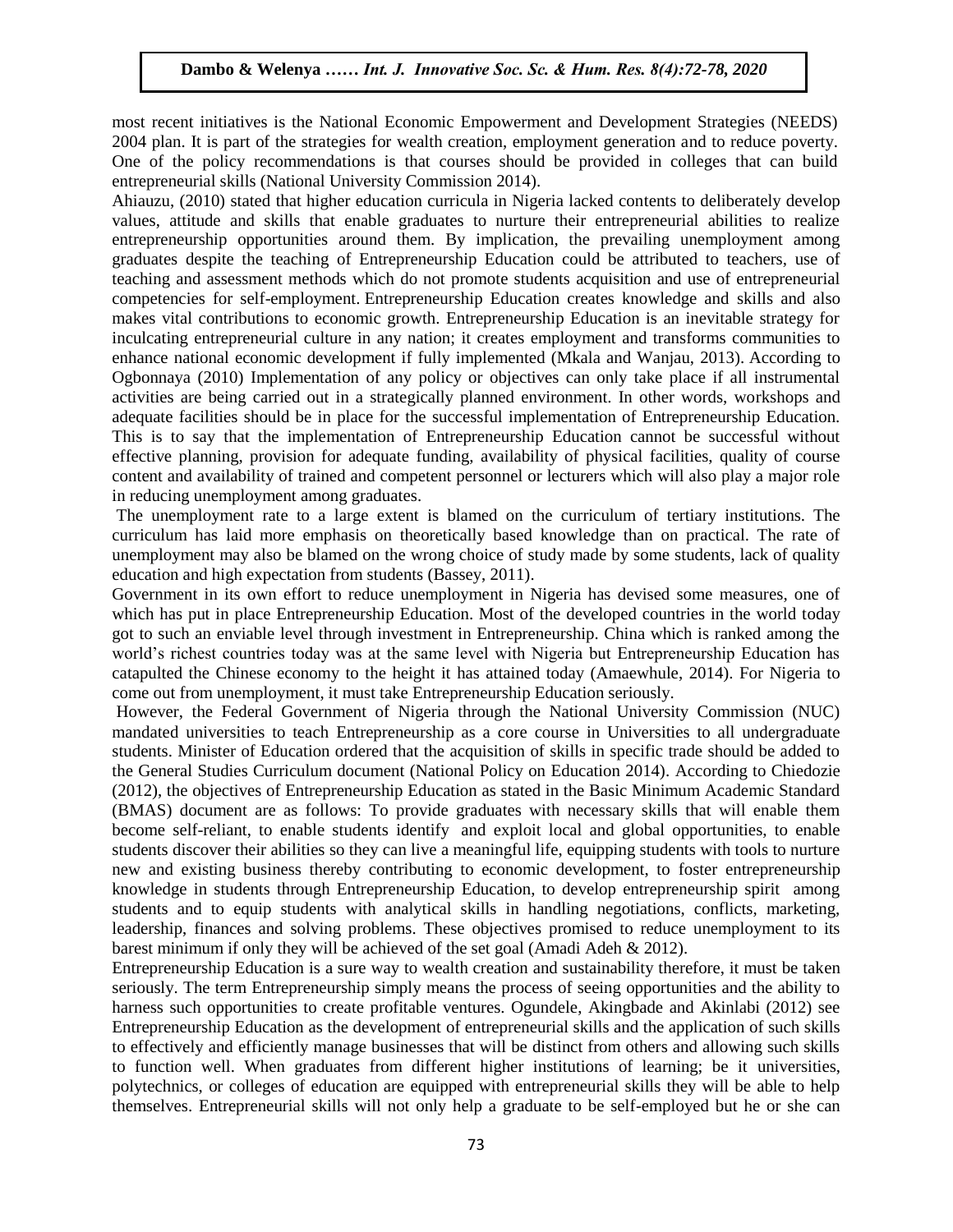employ others too. But looking at the level of unemployment in the country presently and how important Entrepreneurship Education is to self-employment, the researcher has decided to investigate how it is being implemented especially in the universities in Rivers State.

# **Statement of the Problem**

As the growing population of youths and high rate of unemployment keep increasing in Nigeria, there are also concerted efforts from the Federal and State Governments to create laudable programmes in curtailing the high rate of unemployment among the youths, but these efforts seem to be like exercise in futility. The Federal Government of Nigeria at different times and at various administrations has attempted to curb the high rate of unemployment through the introduction of different schemes and programmes in making the unemployed youths to be self-reliant. Prominent among these intervention programmes are the establishment of National Directorate of Employment (NDE) with emphasis on skill acquisition programmes, the establishment of National Poverty Eradication Programme (NAPEP) in 2002, targeted at reducing poverty through, vocational training programme for youths and creation of employment opportunities (Odeh & Okoye, 2014). Skills and technical knowledge moreover its targeted at making unemployed graduates become self-employed and have business creation capacity (Adejo, 2010; Agbrin, Oriarewo & Owocho, 2013). Despite all efforts made by the State and Federal Government in promoting Entrepreneurship Education in universities in Rivers State, the programme has not yielded positive results. On this note, the present study intended to bridge a gap in the quality of course content, quality of staff, availability of physical facilities, student rating and funding challenges in making sure that Entrepreneurship Education, assessment and implementation becomes a laudable programme at the universities in Rivers State.

### **Purpose of the Study**

The purpose of this study is to ascertain the extent of implementation of Entrepreneurship Education in Universities in Rivers State. Specifically, the objectives are to:

- 1. Ascertain the quality of the course content in the implementation of Entrepreneurship Education in universities in Rivers State.
- 2. Ascertain the students' attitude towards implementation of Entrepreneurship Education in universities in Rivers State

### **Research Questions**

1. To what extent does the quality of the course content enhance the implementation of Entrepreneurship Education in universities in Rivers State?

2. To what extent does the students' attitude enhance the implementation of Entrepreneurship Education in universities in Rivers State?

# **Hypotheses**

The study is guided by the following hypotheses at 0.05 level of significance:

- 1. There is no significant difference in the mean rating of students of State and Federal universities regarding the quality of course content for implementation of Entrepreneurship Education.
- 2. There is no significant difference in the mean rating of students of State and Federal universities on students' attitude regarding the implementation of the Entrepreneurship Education.

# **METHODS**

This study adopted a descriptive survey research design. The adoption of the descriptive survey research design was appropriate because the study involves collection of data from respondents on the Assessment of the extent of Implementation of Entrepreneurship Education in Universities in Rivers State, and presenting it as it is without manipulation. The area focused in the course of this study, comprises the three universities in Rivers State, namely Rivers State University, University of Port Harcourt and Ignatius Ajuru University of Education, where Entrepreneurship Education is taught and learned. The population of this study consists of students in 300 level offering Entrepreneurship Education in the Federal and State universities in Rivers State. Records obtained from Centres for Entrepreneurship Education (CEE) in each of the institutions showed that there are 12,095 students offering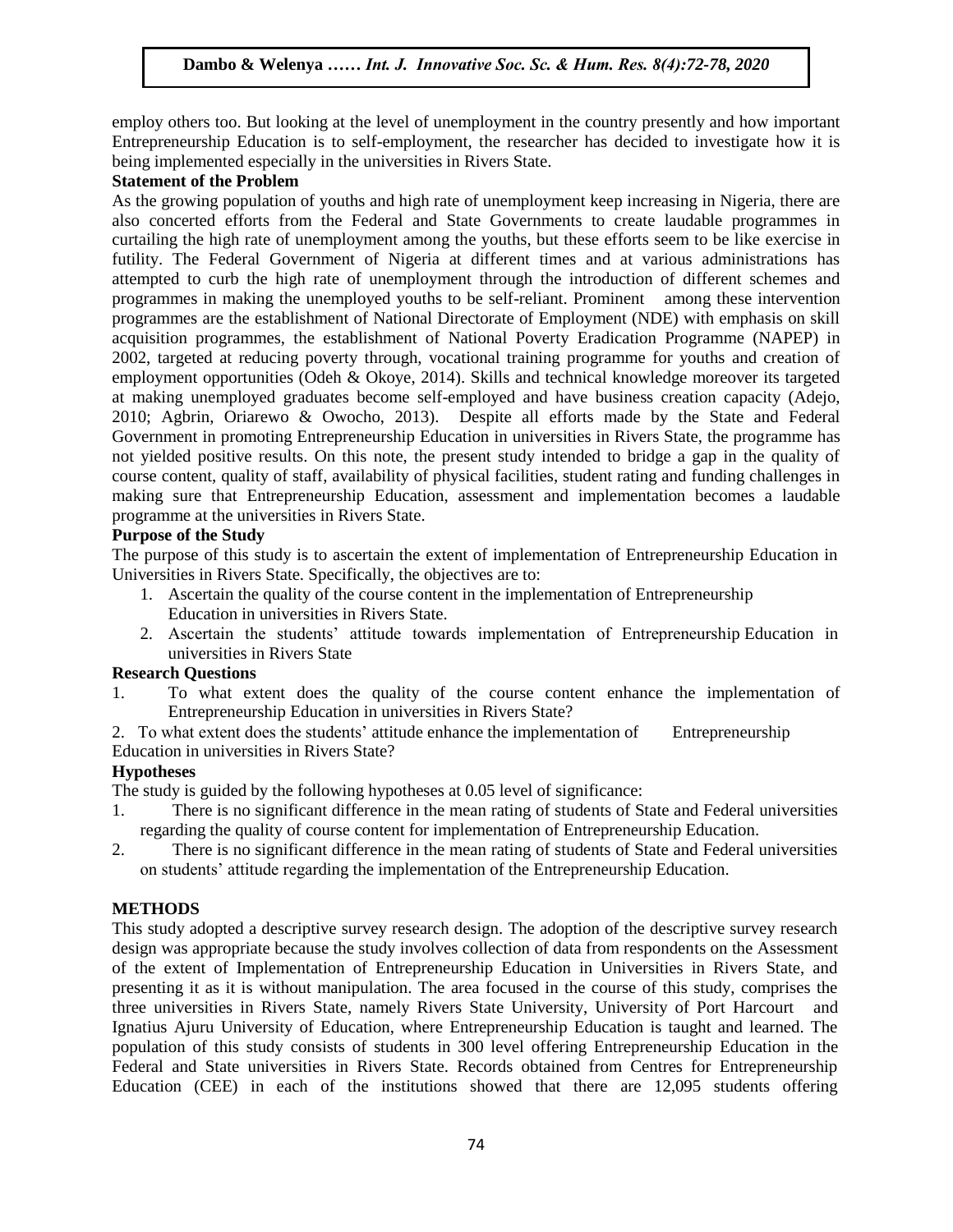Entrepreneurship Education in Faculty of Management Sciences, Business Education and Business Studies. 2018/2019 session this served as the population of the study.

The random sampling technique was used while Taro Yamane formula for sample size determination was used to arrive at a sample size of 387 students. Instrument for data collection, titled "Assessment of the extent of Implementation of Entrepreneurship Education Questionnaire for Students (AEIEEQS) was used for data collection. Out of 387 copies despatched only 347 retrieved was used for data analysis. The descriptive statistics such as the mean  $(\bar{x})$  and standard deviation (Std) was used to answer the research questions while the z-test was used to test the hypothesis at 0.05 level of significance.

#### **Research Question 1**

To what extent does the quality of the course content enhance the implementation of Entrepreneurship *Education in universities in Rivers State?*

| Table1: Mean and Standard Deviation on the Quality of Course Content for the Implementation of |  |  |  |
|------------------------------------------------------------------------------------------------|--|--|--|
| <b>Entrepreneurship Education in Universities in Rivers State.</b>                             |  |  |  |

| S/N | <b>ITEMS</b>                                                                                                  |               | <b>Students of State</b><br><b>Universities</b><br>$N = 220$ |                     |                          | <b>Students of Federal</b><br><b>University</b><br>$N = 127$ |                   |  |
|-----|---------------------------------------------------------------------------------------------------------------|---------------|--------------------------------------------------------------|---------------------|--------------------------|--------------------------------------------------------------|-------------------|--|
|     |                                                                                                               |               | <b>SD</b><br><b>Remark</b>                                   |                     | <b>SD</b><br>$(\bar{x})$ |                                                              | <b>Remark</b>     |  |
| 1.  | Entrepreneurship course content creates better<br>understanding about business and its<br>achievement         | 3.45          | 0.84                                                         | Great<br>Extent     | 3.44                     | 0.86                                                         | Great.<br>Extent  |  |
| 2.  | Entrepreneurship course content developed<br>entrepreneurial knowledge and skills                             | 3.57          | 0.72                                                         | V.Great<br>Extent   | 3.55                     | 0.78                                                         | V.Great<br>Extent |  |
| 3.  | The course content raised interest towards<br><b>Entrepreneurship Education</b>                               | 3.16          | 0.60                                                         | Great<br>Extent     | 3.12                     | 0.87                                                         | Great<br>Extent   |  |
| 4.  | Entrepreneurship course taught to deal with<br>ambiguity in the real world                                    | 3.27          | 0.86                                                         | Great<br>Extent     | 3.01                     | 0.86                                                         | Great<br>Extent   |  |
| 5.  | Entrepreneurship course content provide<br>teaching method and opportunity to learn by<br>doing               | 3.20          | 0.82                                                         | <b>Great Extent</b> | 2.77                     | 0.91                                                         | Great<br>Extent   |  |
| 6.  | The students are highly interested in<br>Entrepreneurship Education through the<br>course content             | 3.14          | 0.86                                                         | <b>Great Extent</b> | 3.02                     | 0.81                                                         | Great<br>Extent   |  |
| 7.  | Entrepreneurship Education through the<br>course content provides new method of<br>teaching and learning      | 3.03          | 0.81                                                         | Great<br>Extent     | 3.02                     | 0.74                                                         | Great<br>Extent   |  |
| 8.  | <b>Entrepreneurship Education provides</b><br>adequate knowledge in identifying business<br>opportunities     | 3.02          | 0.81                                                         | <b>Great Extent</b> | 2.94                     | 0.78                                                         | Great<br>Extent   |  |
| 9.  | Entrepreneurship Education inculcate the<br>spirit of perseverance in any business one<br>embarks on          | 2.64          | 0.98                                                         | Great<br>Extent     | 2.57                     | 0.82                                                         | Great<br>Extent   |  |
| 10. | Entrepreneurship Education course content is<br>designed to fit in at all field of study in the<br>university | 2.95          | 0.83                                                         | Great<br>Extent     | 2.89                     | 0.83                                                         | Great<br>Extent   |  |
|     | <b>Total mean/SD</b><br><b>Grand mean/SD</b>                                                                  | 31.43<br>3.14 | 8.17<br>0.82                                                 |                     | 30.33<br>3.03            | 8.26<br>0.83                                                 |                   |  |

Source: Field survey (2019)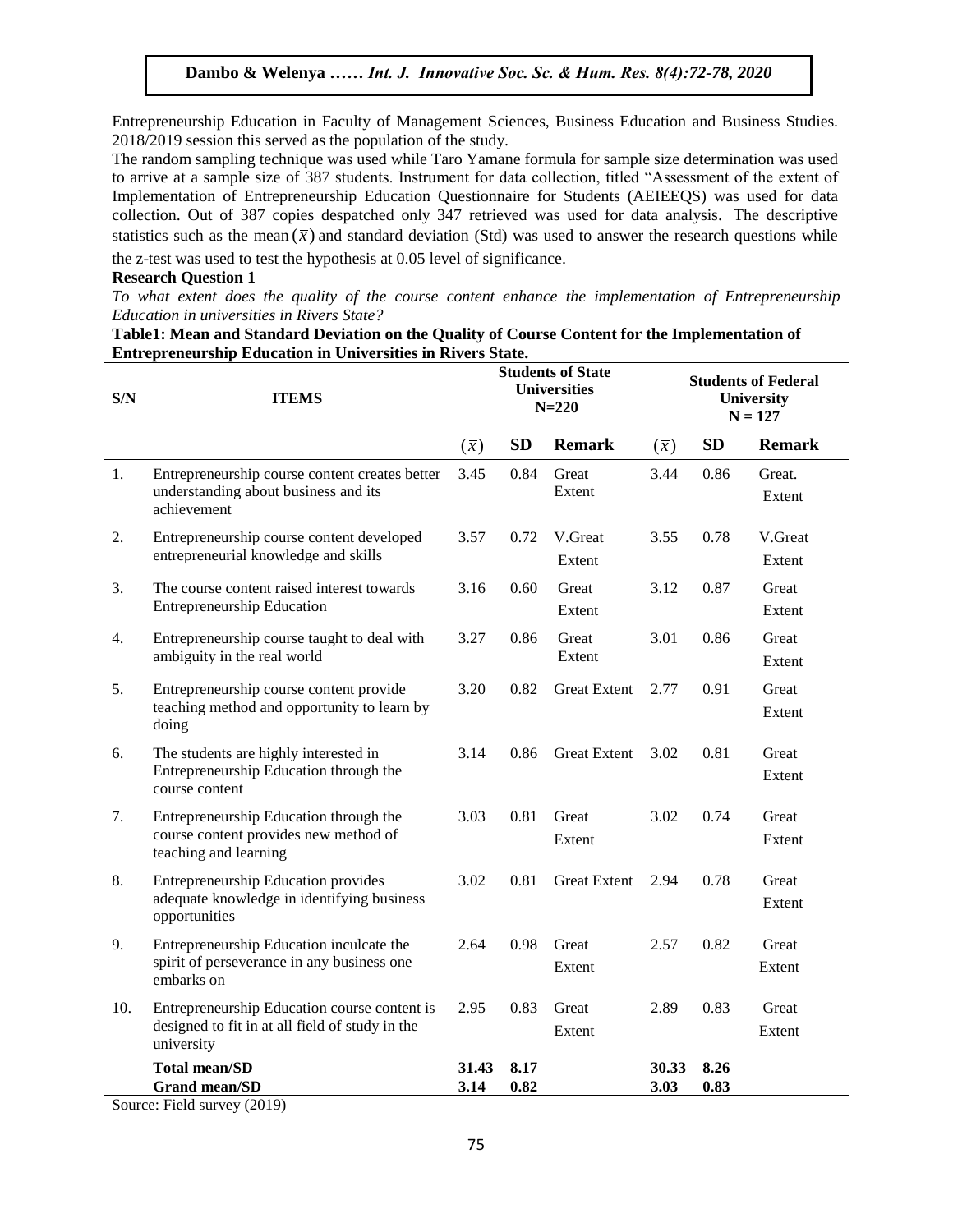Data on Table 1 showed that quality of the course content for the implementation of Entrepreneurship Education is of great extent. This is evident in the mean responses of the respondents. Item by item analysis revealed that is the respondents agreed that Entrepreneurship Education course content create better understanding about business with a mean scores (students of state universities 3.45 and students in federal university 3.44), course content developed entrepreneurship knowledge and skills with a mean scores (Students of State universities 3.57 and students of Federal university 3.55), raises interest towards Entrepreneurship Education with mean scores of (Students of State universities 3.16 and Students of Federal University 3.12), taught to deal with ambiguity with mean scores of (Students of State Universities 3.27 and Students of Federal Universities 3.01), provide teaching method and opportunity to learn with mean scores (Student of State Universities 3.20 and Student of Federal University students 2.77), Students highly interested due to the course content with mean scores (Students of State Universities 3.14 and students of federal university 3.02), provides new method of teaching and learning with mean scores (Students of State Universities 3.03 and Students of Federal University 3.02),

Provide adequate knowledge in identifying business opportunities with mean scores (Students of State Universities 3.02 and Students of Federal University 2.94), inculcate the spirit of perseverance with mean scores (Students of State Universities 2.64 and Student of Federal University 2.57) and designed to fit in at all field of study in the university with mean scores (Students of State Universities 2.95 and Students of Federal University 2.89).

This is evident in the grand mean scores of 3.14 and 3.03 and standard deviation of 0.82 and 0.83 respectively for the students of state and federal universities in Rivers State.

# **Research Question 2**

To what extent does the student's attitude enhance the implementation of Entrepreneurship Education in *universities in Rivers State?*

| S/N | <b>Items</b>                                                                                                                |             | <b>Students of State</b><br><b>Universities</b><br>$N = 220$ |                  |             | <b>Students of Federal</b><br><b>University</b><br>$N = 127$ |                 |  |
|-----|-----------------------------------------------------------------------------------------------------------------------------|-------------|--------------------------------------------------------------|------------------|-------------|--------------------------------------------------------------|-----------------|--|
|     |                                                                                                                             | $(\bar{x})$ | SD                                                           | <b>Remark</b>    | $(\bar{x})$ | <b>SD</b>                                                    | <b>Remark</b>   |  |
| 11. | Knowledge<br>acquired<br>The<br>through<br>Entrepreneurship Education is enough for<br>students to put into practice        | 2.82        | 0.89                                                         | Great<br>Extent. | 2.77        | 0.83                                                         | Great<br>Extent |  |
| 12. | Students are satisfied with the skills,<br>aptitudes and capacities provided to them<br>through Entrepreneurship Education  | 2.98        | 0.78                                                         | Great<br>Extent  | 2.79        | 0.85                                                         | Great<br>Extent |  |
| 13. | Entrepreneurship Education are helpful in<br>student area of specialization                                                 | 3.23        | 0.85                                                         | Great<br>Extent  | 3.16        | 0.93                                                         | Great<br>Extent |  |
| 14. | Entrepreneurial skills acquired through<br>Entrepreneurship Education will help in<br>establishing personal business outfit | 3.30        | 0.96                                                         | Great<br>Extent  | 3.08        | 1.10                                                         | Great<br>Extent |  |
| 15. | Students are highly motivated after<br>undertaking entrepreneurial classes and<br>workshop                                  | 3.18        | 0.79                                                         | Great.<br>Extent | 2.81        | 0.95                                                         | Great<br>Extent |  |
|     | <b>Total mean/SD</b>                                                                                                        | 15.51       | 4.27                                                         |                  | 14.61       | 4.68                                                         |                 |  |
|     | <b>Grand mean/SD</b>                                                                                                        | 3.10        | 0.85                                                         |                  | 2.92        | 0.94                                                         |                 |  |
|     | $\gamma_{\text{out}}$ Eight $\gamma_{\text{in}}$ (2010)                                                                     |             |                                                              |                  |             |                                                              |                 |  |

# **Table 2: Mean and Standard Deviation on Students Attitude towards Implementation of Entrepreneurship Education in Universities in Rivers State.**

Source: Field Survey (2019)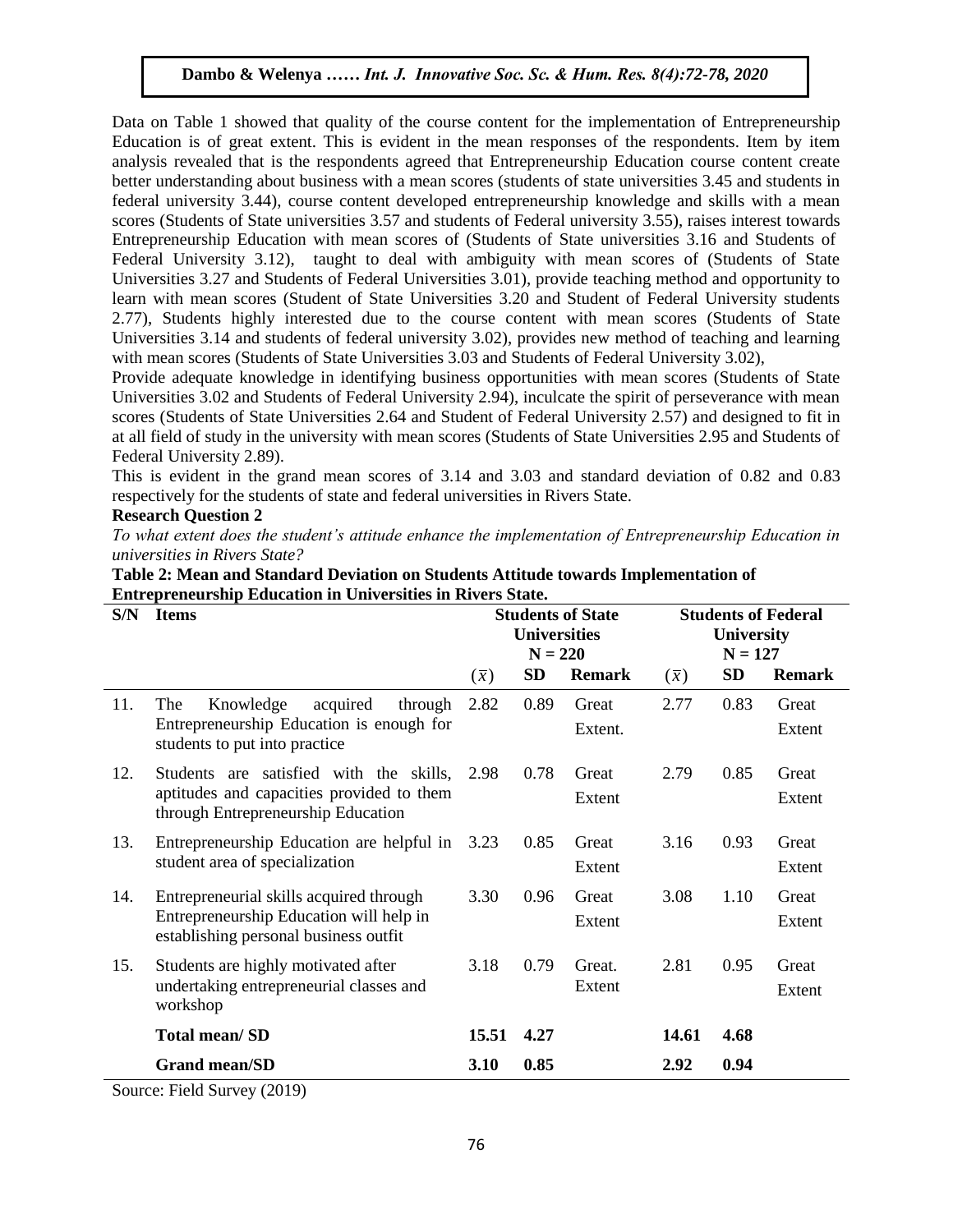Data on Table 2 showed that the mean rating on student's attitude towards implementation of Entrepreneurship Education in universities in Rivers State is of great extent. This is as a result of the mean responses of students in state and federal universities in Rivers State as shown in items 11, 12, 13, 14, and 15. That is the respondents agreed that the knowledge acquired through Entrepreneurship Education is enough for students to put to practice with mean scores (Students of State universities 2.82 and Students of Federal University 2.77), Satisfied with the skills, aptitude and capacities provided in Entrepreneurship Education with mean scores (Students of State Universities 3.23 and Students of Federal University 3.16), help in establishing personal business outfit with mean score (Students of State Universities 3.30 and Students of Federal University 3.18) and highly motivated after undertaking entrepreneurial courses with mean scores (Students of State Universities 3.18 and Students of Federal University 2.81).

This is evident in the ground mean scores of 3.18 and 2.92 and standard deviation of 0.85 and 0.93 respectively for the state and federal schools' students.

# **Hypotheses**

The hypotheses were tested as postulated in chapter one, as thus;

**Hypothesis 1:** There is no significant difference in the mean rating of students of state universities and federal universities on the quality of course content for implementation of entrepreneurship education in universities in Rivers State.

**Table 3: z-test of Difference between State and Federal University Students in Universities in** 

#### **Rivers State on the Quality of Course content for Implementation of Entrepreneurship Education.**  $\mathcal{L}_{\text{max}}$

| <b>Respondents</b>                   |               |  |  |                        | $(\bar{x})$ S.D Df z-cal z-crit Decision |
|--------------------------------------|---------------|--|--|------------------------|------------------------------------------|
| <b>Student in State Universities</b> | 220 3.14 0.82 |  |  | 345 1.19 1.98 Accepted |                                          |
| Student in Federal University        | 127 3.03 0.83 |  |  |                        |                                          |

### Source: Field Survey (2019)

The data in Table 3 showed z-calculated value of 1.19 at degree of freedom 345 and 0.05 level of significance. Since the calculated z-value of 1.19 is less than the z-critical value of 1.98, the null hypothesis was accepted. This implies that the hypothesis of no significant difference in the mean responses of Students of State Universities and Students of Federal University in Rivers State on the quality of course content for implementation of Entrepreneurship Education was retained.

**Hypothesis 2:** There is no significant difference in the mean rating of Students of State University and Federal University on the Students attitude for the implementation of Entrepreneurship Education in Universities in Rivers State.

**Table 4: z-test of Difference between State and Federal University Students in Universities in** 

**Rivers State on the students' attitude for the Implementation of Entrepreneurship Education.**

| <b>Respondents</b>                   |               |  |  | $(\bar{x})$ S.D Df z-cal z-crit Decision |
|--------------------------------------|---------------|--|--|------------------------------------------|
| <b>Student in State Universities</b> | 220 3.10 0.85 |  |  | 345 1.79 1.98 Accepted                   |
| Student in Federal University        | 127 2.92 0.94 |  |  |                                          |

Source: Field Survey (2019)

The data in Table 4 showed z-calculated value of 1.79 at degree of freedom 345 and 0.05 level of significance. Since the calculated z-value of 1.79 is less than the z-critical value of 1.98, the null hypothesis was accepted. This implies that the hypothesis of no significant difference in the mean